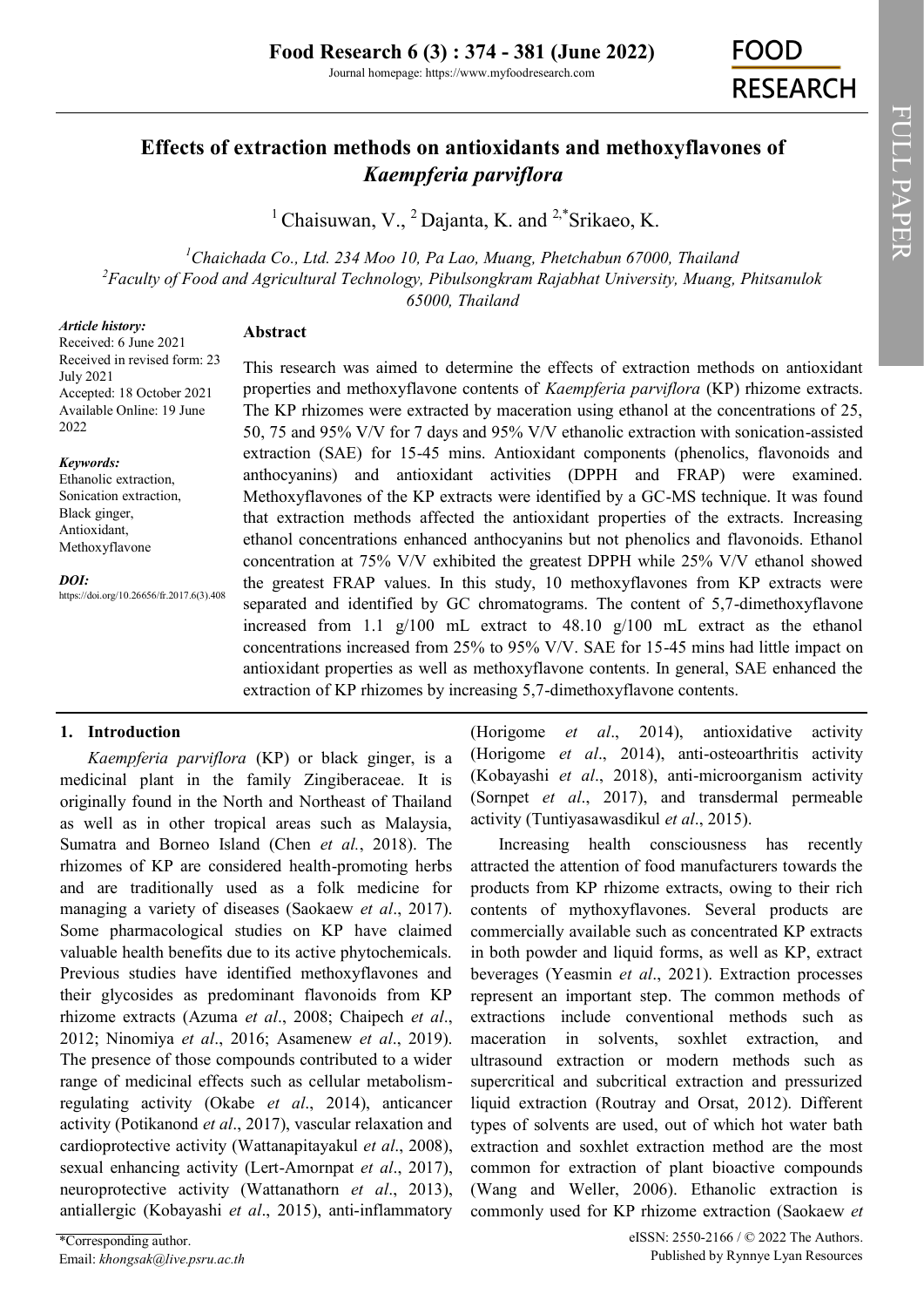FULL PAPER

*al*., 2017). Another solvent extraction method such as sonication-assisted extraction is also used for the extraction of flavonoids (Wang and Weller, 2006).

In view of the importance of extraction methods as well as phytochemical properties of KP rhizome extracts, this study determined the effects of ethanol concentrations and sonication-assisted extraction on antioxidant properties and methoxyflavone contents of KP rhizome extracts. The findings could be useful for designing the process that could enhance the properties of KP rhizome extracts.

# **2. Materials and Methods**

### *2.1 Materials*

*Kaempferia parviflora* Wall. ex Baker (Zingiberaceae), collected in October 2020 from Phetchabun province, Thailand, was supplied by Chaichada Co., Ltd. The rhizomes were dried at 60°C using a tray dryer and then ground to pass an 80-mesh screen (KP powder). Ethanol (analytical grade) and methanol (HPLC grade) were purchased from RCI Labscan Ltd. (Bangkok, Thailand).

### *2.2 Ethanolic extraction method*

KP powder was extracted by the maceration method using ethanol at various concentrations (25, 50, 75 and 95% V/V). The KP powder was immersed in ethanol solution (solid: solvent ratio was 1:10 by weight), inside an airtight container for 7 days. The extracts were evaporated until the volume was reduced to 20% of the initial volume using a rotary evaporator (Roavapor® R-100, BÜCHI Labortechnik AG, Germany). The concentrated extracts were used for further analysis.

### *2.3 Sonication-assisted extraction method*

Ethanol 95% V/V extraction with sonication-assisted extraction (SAE) was conducted in a sonication bath (GT Sonic G-Series, Korea). The sound wave was set at 40 kHz. The KP powder was immersed in 95% V/V ethanol solution (solid: solvent ratio was 1:10 by weight), in the sonication bath for 15, 30 and 45 mins. Extraction with hot water (45 mins) was used as the baseline comparison. The extracts were evaporated until the volume was reduced to 20% of the initial volume using a rotary evaporator (Roavapor® R-100, BÜCHI Labortechnik AG, Germany). The concentrated extracts were used for further analysis.

### *2.4 Antioxidant properties*

The concentrated extracts (both ethanolic and SAE methods) were examined for their antioxidant properties.

Total phenolic contents of the extracts were measured according to the method described earlier (Luque-Rodríguez *et al*., 2007). The extract (0.4 mL) was added to 2 mL of 0.25 N Folin-Ciocalteu phenol reagents in water. After that, 1.6 mL of 7.5% (W/V) sodium carbonate was added to the mixture and heated in a water bath at 50°C for 5 mins. The absorbance was measured at 760 nm by a spectrophotometer (GENESYS™ 10S, Thermo Fisher Scientific Inc.) after cooling in darkness. The phenolic content was calculated from the standard curve of gallic acid, expressed as milligram of gallic acid equivalent (mg GAE)/mL concentrated extract.

Total flavonoids were assayed according to the method described elsewhere (Yang *et al*., 2009). The extract (0.25 mL) was mixed with 1.25 mL of distilled water and 75 μL of 5% sodium nitrite. After 6 mins, 150 μL of 10% aluminium chloride were added and left standing for 5 mins prior to mixing with 0.5 mL of 1 M sodium hydroxide and 775 μL of distilled water. The absorbance of the solution was determined at 510 nm. The calibration curve was established using catechin. Total flavonoid contents of the extracts were expressed as milligram catechin equivalent (mg CE)/mL concentrated extract.

Total anthocyanin contents were quantified using a modified pH differential method (Luque-Rodríguez *et al*., 2007). Samples were diluted in two buffer solutions: potassium chloride buffer 0.025 M (pH 1.0) and sodium acetate buffer 0.4 M (pH 4.5) and then the absorbance was measured simultaneously at 525 nm and 700 nm, after 15 mins of incubation at room temperature using distilled water as blank. Total anthocyanins were expressed in mg of cyanidin-3-glucoside equivalents (CGE)/mL concentrated extract.

The ability of the extracts to scavenge 2,2-diphenyl-1-picrylhydrazyl (DPPH) free radicals was determined according to the method described earlier (Nuengchamnong *et al*., 2009). A 50 μL of sample solution (in DMSO) was added to 200 μL of 100 mM DPPH solution in methanol. After an incubation period of 30 mins at room temperature in the darkness, the decrease in the absorbance was measured at 517 nm. Butylated hydroxytoluene (BHT) was used as a positive control for this assay. Inhibitory activities of various concentrations of the extracts were assessed to determine the half-maximal inhibitory concentration  $(IC_{50})$  in  $\mu$ g/ mL concentrated extract.

FRAP assay was performed as previously described elsewhere (Maier *et al*., 2009). The FRAP reagent was prepared from 2.5 mL of a TPTZ solution (10 mM) in hydrochloric acid (40 mM) and 2.5 mL of a ferric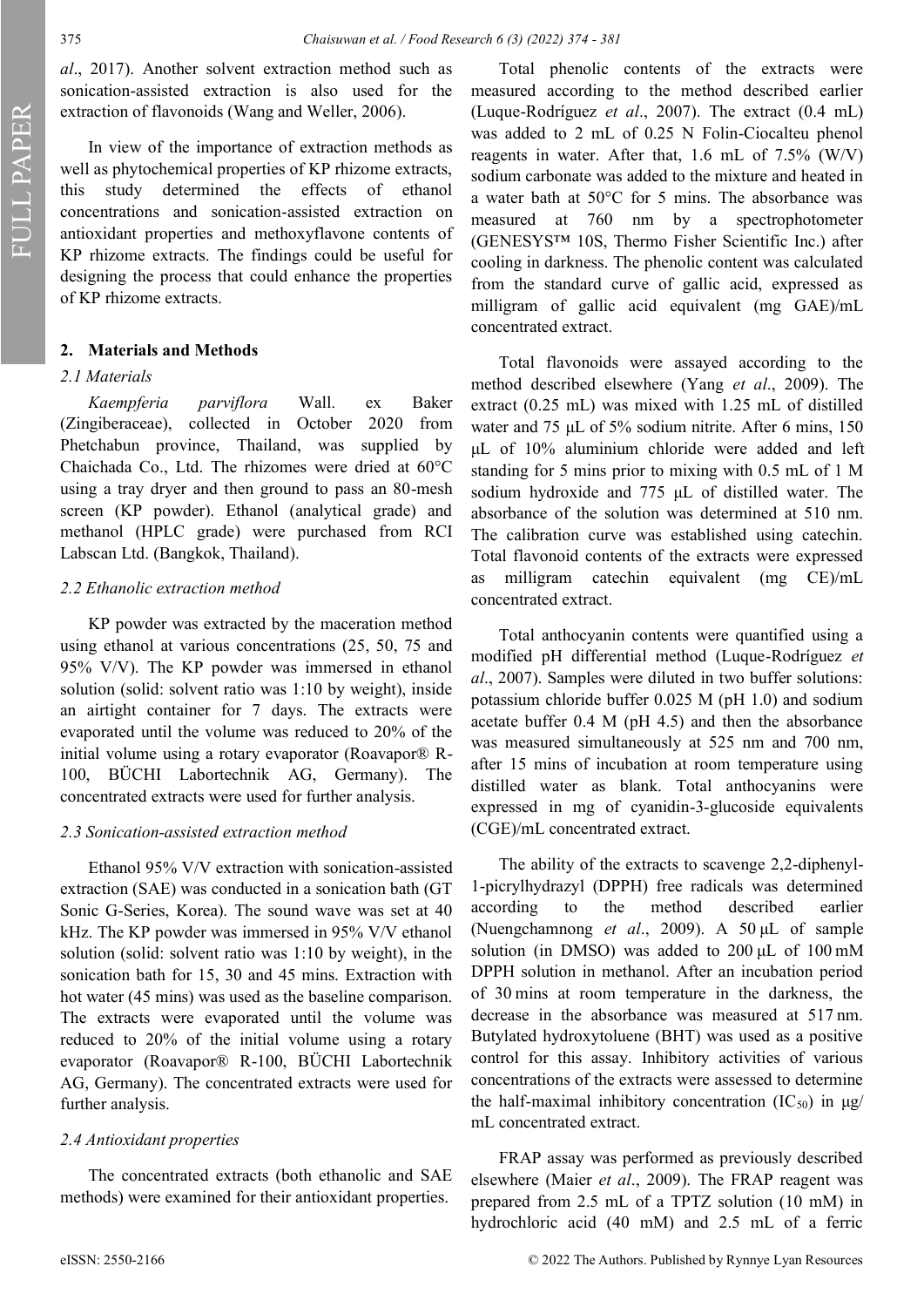chloride solution (20 mM) mixed with 25 mL of an acetate buffer (0.3 M, pH 3.6). For the determination of the antioxidant capacity, the FRAP reagent (1.5 mL) was mixed with 100 μL of distilled water and 100 mL of the appropriately diluted sample. The mixture was allowed to stand for 4 min at room temperature before the absorption was measured at 593 nm using Trolox as the standard. The results were expressed as mg Trolox equivalent (TE)/mL concentrated extract.

### *2.5 Methoxyflavone concentrations*

Methoxyflavone concentrations were quantified by a GC-MS. The concentrated extracts were filtered through a 0.22 mm filter and then evaporated until dry. The extracts were re-dissolved with 1 mL of methanol prior to GC-MS instrumental analysis. The conditions of GC were as follows: column HP-5ms Ultra Inert,  $30 \text{ m} \times 250$ μm × 0.25 μm (Agilent 19091S-433UI, USA); oven temperature was programmed to raise from 200°C to 300°C at a rate of 15°C/min, and held at 300°C for 8.333 mins. The carrier gas was helium with a flow rate of 1.0 mL/min and a split ratio of 20:1. The Injection and transfer line temperatures were  $280^{\circ}$ C and  $300^{\circ}$ C, respectively. The sample (1 μL) was injected into the system. For electron ionization (EI), we used the ionization voltage of 70 eV. The temperatures used were  $150^{\circ}$ C for the MS Quad and  $230^{\circ}$ C for the MS Source. Full scan mass spectra were acquired at the mass range of 35-550 m/z with a scanning rate of 2 scans/s. The quality of methoxyflavones was identified by comparing them with the NIST MS library search program. For 5,7 dimethoxyflavone, it was identified couple with the retention time of the authentic compound (Sigma-Aldrich, St. Louis, MO, USA) and its quantity was performed using external standard  $(R^2 = 0.9989)$ .

# *2.6 Statistical analysis*

The experimental results were expressed as mean  $\pm$ SD of duplicate observations. Data were analyzed statistically using SPSS® version 17 by ANOVA and Duncan's multiple range tests. A p-value of less than 0.05 was considered significant. The correlation coefficient methods among the contents of each antioxidant component and the value of each antioxidant capacity were determined by Pearson's correlation coefficient.

# **3. Results and discussion**

# *3.1 Ethanolic extractions*

# *3.1.1 Antioxidant properties*

Antioxidant properties as determined by phenolic compounds, flavonoids, and anthocyanins are presented in Table 1. In addition, antioxidant activities as

From Table 1, it is obvious that ethanol concentrations affected the contents of phenolic compounds, flavonoids and anthocyanins of the extracts in different ways. The higher the ethanol concentrations, the lower the phenolic and flavonoid contents. In contrast, anthocyanins seemed to increase as the ethanol concentrations increased. In terms of antioxidant activity as evidenced by DPPH and FRAP (Table 2), ethanol concentration at 75% V/V exhibited the greatest DPPH while 25% V/V ethanol showed the greatest FRAP values. Pearson correlation between antioxidant components and antioxidant activities (data not shown) found that phenolics positively correlated to flavonoids and FRAP while they were negatively correlated to anthocyanins and DPPH. Flavonoids negatively correlated to anthocyanins and DPPH but they positively correlated to FRAP. Clearly that FRAP negatively correlated to DPPH. Those correlations were considered significant at a 0.01 level (2-tailed).

Table 1. Phenolic compounds, flavonoids and anthocyanins of the concentrated ethanolic extracts of KP powder.

| Extraction<br>conditions | Phenolic<br>compounds<br>$(\mu g \text{ GAE/mL})$ | Flavonoids (µg<br>catechin/mL) | Anthocyanins<br>$(\mu g \text{ CGE/mL})$ |
|--------------------------|---------------------------------------------------|--------------------------------|------------------------------------------|
| 25% ethanol              | $6.795 \pm 219^{\circ}$                           | $2.111 \pm 51.1^a$             | $2.09 \pm 0.77$ <sup>d</sup>             |
| 50% ethanol              | $5.277 \pm 100^b$                                 | $1.496 \pm 35.8^b$             | $4.34 \pm 0.44$ <sup>c</sup>             |
| 75% ethanol              | $2.958 \pm 8.56$ <sup>c</sup>                     | $620.7 \pm 9.24$ <sup>d</sup>  | $10.25 \pm 0.21^b$                       |
| 95% ethanol              | $2.864 \pm 23.2$ <sup>c</sup>                     | $686.2 \pm 3.20$ <sup>c</sup>  | $24.90 \pm 0.77$ <sup>a</sup>            |

Values are presented as mean±SD. Values with different superscript within the same column are significantly different  $(p \le 0.05)$ .

Table 2. Antioxidant activities of the concentrated ethanolic extracts of KP powder.

| Extraction  | <b>DPPH</b>                  | FR AP                         |
|-------------|------------------------------|-------------------------------|
| conditions  | $(IC_{50}, mg/mL)$           | (mg trolox/mL)                |
| 25% ethanol | $5.37 \pm 0.01$ <sup>d</sup> | $5.051 \pm 33.7^{\circ}$      |
| 50% ethanol | $8.59 \pm 0.13$ <sup>c</sup> | $3.718 \pm 40.5^b$            |
| 75% ethanol | $20.0 \pm 0.08$ <sup>a</sup> | $2.144 \pm 67.4$ <sup>d</sup> |
| 95% ethanol | $12.5 \pm 0.86^b$            | $2.457 \pm 175$ <sup>c</sup>  |

Values are presented as mean±SD. Values with different superscript within the same column are significantly different  $(p \le 0.05)$ .

Generally, the extraction efficiencies are governed by several factors such as the type of solvent, solvent concentration, time, temperature, pH, number of steps, liquid-to-solid ratio and particle size of the plant material. Due to the difference in extraction conditions, it is difficult to compare the phytochemical contents obtained from the extractions as they were reported in the literature. The contents of antioxidant components in this study were relatively high when compared to those previously reported (Tonsomboon *et al*., 2021). The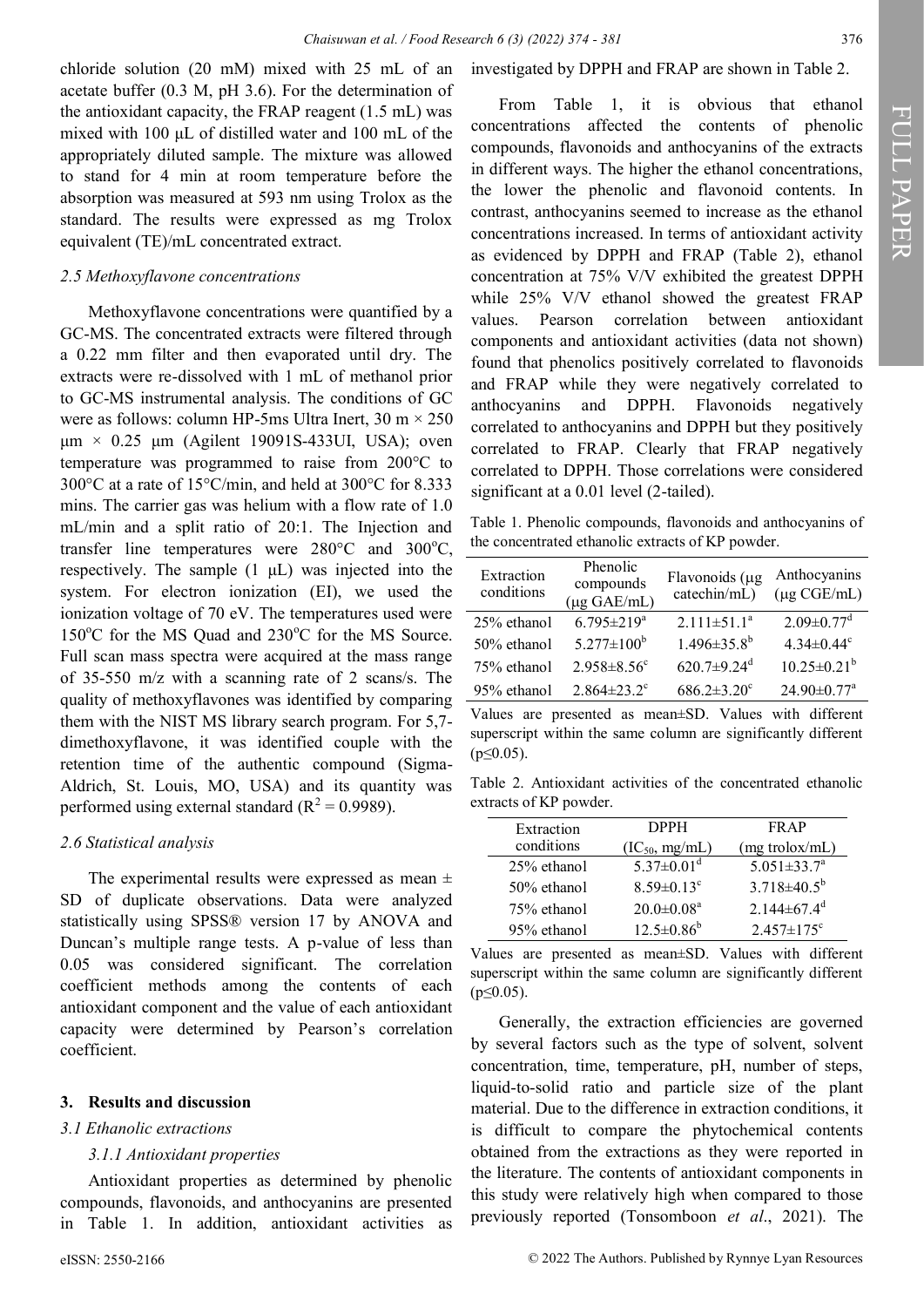FULL PAPER

black colour of KP rhizomes could be the rich source of anthocyanins which are natural water-soluble pigments widely existing in plants, and with strong antioxidant activity.

KP rhizome extracts with the greatest content of phenolic and flavonoid compounds were obtained using distilled water extraction at 90°C for 2 hrs, and a solid/ solvent ratio of 1:25 g/mL (Ab Rahman *et al*., 2018). Another study reported no significant difference in antioxidant properties when KP powders were extracted using ethanol at various concentrations, 20-80% V/V (Patanasethanont, Nagai, Matsuura *et al*., 2007). The ethanolic extract of KP was reported to exhibit better pharmacological qualities than those of the aqueous extract. Some biological active compounds in the rhizome of KP could relatively be hydrophobic, which were more easily partitioned into ethanol solvent than into water solvent (Patanasethanont, Nagai, Yumoto *et al*., 2007). Antioxidant activities as evidenced by DPPH and FRAP reported in this study were also high. It has been reported that KP extracts exhibited dose-dependent radical scavenging activity. Almost all of the radicals were destroyed by 200 μg/mL of KP extract treatment (Lee *et al*., 2018). This study found that the great antioxidant properties of KP extracts could be obtained by ethanolic extraction, 50-75% V/V concentration. Maceration for a long period (7 days) in this study could also enhance the extraction capacity.

#### *3.1.2 Methoxyflavone contents*

GC chromatograms of the concentrated ethanolic extracts of KP powder are shown in Figure 1. In the current study, a total of 10 methoxyflavone aglycones were separated and identified from KP extracts. Based

on earlier structural identification studies (Sutthanut *et al.*, 2007; Asamenew *et al*., 2019), the main structure of methoxyflavones extracted from KP rhizomes includes benzene A ring with 2 substituent groups at positions 5 and 7, an aromatic B ring with 2 substituent groups at positions 3′ and 4′, and C ring with a substituent group linking on position 3. The substituent groups might be - H, -OH, or -OCH3. The structure of methoxyflavones obtained from the concentrated extract in this study is illustrated in Figure 2.



Figure 1. GC-Chromatograms of 10 methoxyflavones from the concentrated ethanolic extracts of KP powder using different concentrations of ethanol (25-95% V/V). Peak identifications are as follows: (1) 5-hydroxy-7-methoxyflavone; (2) 3,4' dimethoxy-7-hydroxyflavone; (3) 5,7-dimethoxyflavone; (4) 3,5,7 trimethoxyflavone; (5) 5-hydroxy-4',7 dimethoxyflavone; (6) 7,4'-dimethoxy-3-hydroxyflavone; (7) 5,7,4'-trimethoxyflavone; (8) 5-hydroxy-3,7,3',4' tetramethoxyflavone; (9) 3,3',4',5,7-pentamethoxyflavone; (10) 3',4',5,7-tetramethoxyflavone.

In previous studies, 25 methoxyflavones and their glycosides were identified and quantified as predominant flavonoids from rhizome extracts of KP (Azuma *et al*., 2008; Chaipech *et al*., 2012; Ninomiya *et al*., 2016) and



|                                             | Substitutions    |         |         |           |             |
|---------------------------------------------|------------------|---------|---------|-----------|-------------|
| Methoxyflavones                             | 3                | 5       |         | 3'        | $4^{\circ}$ |
| $(1)$ 5-hydroxy-7-methoxyflavone            |                  | -OH     | $-OCH3$ |           |             |
| (2) 3,4'-dimethoxy-7-hydroxyflavone         | $-OCH3$          |         | -OH     |           | $-OCH3$     |
| $(3)$ 5,7-dimethoxyflavone                  |                  | $-OCH3$ | $-OCH3$ |           |             |
| $(4)$ 3,5,7 trimethoxyflavone               | $-OCH3$          | $-OCH3$ | $-OCH3$ |           |             |
| $(5)$ 5-hydroxy-4',7-dimethoxyflavone       |                  | $-OH$   | $-OCH3$ |           | $-OCH3$     |
| $(6)$ 3'-hydroxy-3,4',7-trimethoxyflavone   | OCH <sub>3</sub> |         | $-OCH3$ | <b>OH</b> | $-OCH3$     |
| $(7)$ 5,7,4'-trimethoxyflavone              |                  | $-OCH3$ | $-OCH3$ |           | $-OCH3$     |
| (8) 5-hydroxy-3,7,3',4'-tetramethoxyflavone | $-OCH3$          | -OH     | $-OCH3$ | $-OCH3$   | $-OCH3$     |
| $(9)$ 3,3',4',5,7-pentamethoxyflavone       | $-OCH3$          | $-OCH3$ | $-OCH3$ | $-OCH3$   | $-OCH3$     |
| $(10)$ 3',4',5,7-tetramethoxyflavone        |                  | $-OCH3$ | $-OCH3$ | $-OCH3$   | $-OCH3$     |

Figure 2. Structure of mythoxyflavones from the concentrated ethanolic extracts of KP powder.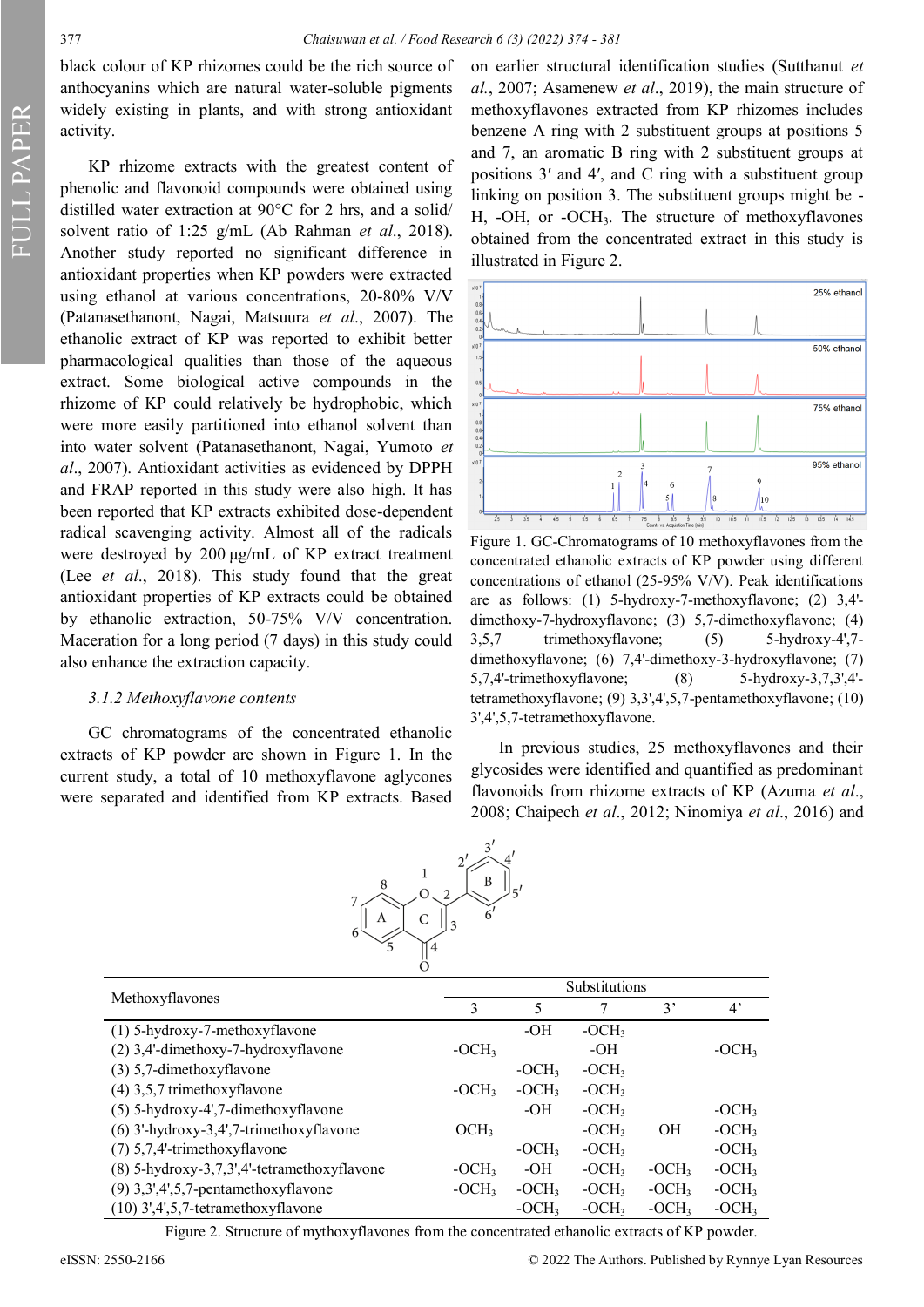they are available as constructed LC-MS libraries (Asamenew *et al*., 2019). The presence of these compounds contributed to a wider range of medicinal effects as mentioned earlier. Ethanolic extraction conditions used in this study provided the KP extracts with confirmed 10 bioactive methoxyflavones (Figure 2).

As 5,7-dimethoxyflavone is the major phytoconstituent of KP extracts, contributes to the biological effects especially vasorelaxation properties (Chen *et al*., 2018). This study quantified the contents of 5,7-dimethoxyflavone of the concentrated KP extracts by comparing the chromatogram areas with the standard and the results are shown in Table 3.

Table 3. Contents of 5,7-dimethoxyflavone from the concentrated ethanolic KP extracts.

| Extraction conditions | 5,7-dimethoxyflavone<br>$(g/100 \text{ mL extract})$ |  |
|-----------------------|------------------------------------------------------|--|
| 25% ethanol           | $1.11 \pm 0.02^b$                                    |  |
| 50% ethanol           | $2.14 \pm 0.43^b$                                    |  |
| 75% ethanol           | $3.49 \pm 0.70^b$                                    |  |
| 95% ethanol           | $48.1 \pm 9.62^{\text{a}}$                           |  |

Values are presented as mean±SD. Values with different superscript within the same column are significantly different  $(p \le 0.05)$ .

In this study, the content of 5,7-dimethoxyflavone increased as the ethanol concentrations increased. The extraction using 95% V/V ethanol increased the content of 5,7-dimethoxyflavone to about 48 folds. Ethanol extraction is recommended for phytochemical extractions of KP. Ethanol has been reported to provide extracts with better pharmacological qualities than aqueous extract (Patanasethanont, Nagai, Yumoto *et al*., 2007). Other extraction conditions such as time, temperature, solid ratio and material particle size could also affect the contents of bioactive compounds. The 5,7 dimethoxyflavone content of KP rhizomes determined by TLC-densitometry and TLC image analysis were found to be  $2.15\pm0.64$  and  $1.96\pm0.51$  g/100 g dry solid (Pitakpawasutthi *et al*., 2018).

### *3.2 Sonication-assisted extraction method*

Sonication-assisted extraction (SAE) method was used to assist the ethanolic extractions of KP powder in comparison with hot water extraction. Antioxidant components as indicated by phenolic compounds, flavonoids and anthocyanins are illustrated in Table 4. In addition, DPPH and FRAP which represented antioxidant activities are shown in Table 5.

In this study, SAE with different times (15-45 mins) had little impact on antioxidant components as well as antioxidant activities. Phenolics and flavonoids slightly decreased as SAE time increased. Anthocyanin contents were not significantly different. The SAE conditions used in this study (15-45 mins) provided the KP extracts with fewer antioxidant components than those of hot water extraction (Table 4). For antioxidant activities, the extracts from SAE showed better DPPH but, unfortunately, they exhibited lower FRAP values than those from water extraction (Table 5). Moreover, 5,7 dimethoxyflavone of the concentrated KP extracts from SAE of KP powder was also quantified by comparing the chromatogram areas with the standard. The results are shown in Table 6.

Table 4. Phenolic compounds, flavonoids and anthocyanins of the concentrated extracts from SAE of KP powder.

| Extraction<br>conditions | Phenolic<br>compounds<br>$(\mu g \text{ GAE/mL})$ | Flavonoids (µg<br>catechin/mL) | Anthocyanins<br>$(\mu g \text{ CGE/mL})$ |
|--------------------------|---------------------------------------------------|--------------------------------|------------------------------------------|
| Hot water 45<br>min      | $4.082{\pm}42.6^a$                                | $692.8 \pm 41.5^b$             | $368.3 \pm 73.3^a$                       |
| SAE 15 min               | $1.585 \pm 97.9^b$                                | 792.0±24.4 <sup>a</sup>        | $95.17 \pm 13.2^b$                       |
| SAE 30 min               | $1.088 \pm 144$ <sup>c</sup>                      | $712.9 \pm 55.1^{\mathrm{b}}$  | $80.10 \pm 8.90^b$                       |
| SAE 45 min               | $1.160 \pm 63.6$ <sup>c</sup>                     | $754.8 \pm 0.80$ <sup>ab</sup> | $153.4 \pm 27.7$ <sup>b</sup>            |

Values are presented as mean±SD. Values with different superscript within the same column are significantly different  $(p \le 0.05)$ .

Table 5. Antioxidant activities of the concentrated extracts from SAE of KP powder.

| Extraction       | <b>DPPH</b>                   | <b>FRAP</b>                   |
|------------------|-------------------------------|-------------------------------|
| conditions       | $(IC_{50}, mg/mL)$            | $(mg \t{t}$ rolox/mL)         |
| Hot water 45 min | $15.48 \pm 2.47$ <sup>c</sup> | $2.060 \pm 14.4^a$            |
| SAE 15 min       | $39.82 \pm 8.62^b$            | $1.625 \pm 6.19^b$            |
| SAE 30 min       | 58.11 $\pm$ 2.30 <sup>a</sup> | $1.362 \pm 103$ <sup>c</sup>  |
| SAE 45 min       | $42.09 \pm 1.19^b$            | $1.305 \pm 59.2$ <sup>c</sup> |

Values are presented as mean±SD. Values with different superscript within the same column are significantly different  $(p \le 0.05)$ .

Table 6. Contents of 5,7-dimethoxyflavone of the concentrated extracts from SAE of KP powder.

| Extraction conditions | 5,7-dimethoxyflavone<br>$(g/100 \text{ mL extract})$ |
|-----------------------|------------------------------------------------------|
| Hot water 45 min      | $0.03 \pm 0.01$ <sup>c</sup>                         |
| SAE 15 min            | $0.11 \pm 0.02^b$                                    |
| SAE 30 min            | $0.14 \pm 0.02^b$                                    |
| SAE 45 min            | $0.29 \pm 0.02^a$                                    |

Values are presented as mean±SD. Values with different superscript within the same column are significantly different  $(p \le 0.05)$ .

Sonication uses ultrasonic waves to disrupt cell walls, exposing the surface area of cellular fragments to the solvent and thus increasing the rate of mass transfer of compounds to the extraction medium (Toma *et al*., 2001). Sonication has been used as a tool to extract phenolics from various plant materials (Onofre and Hettiarachchy, 2007). The conditions of SAE used in this study (15-45 mins) showed little impact on antioxidant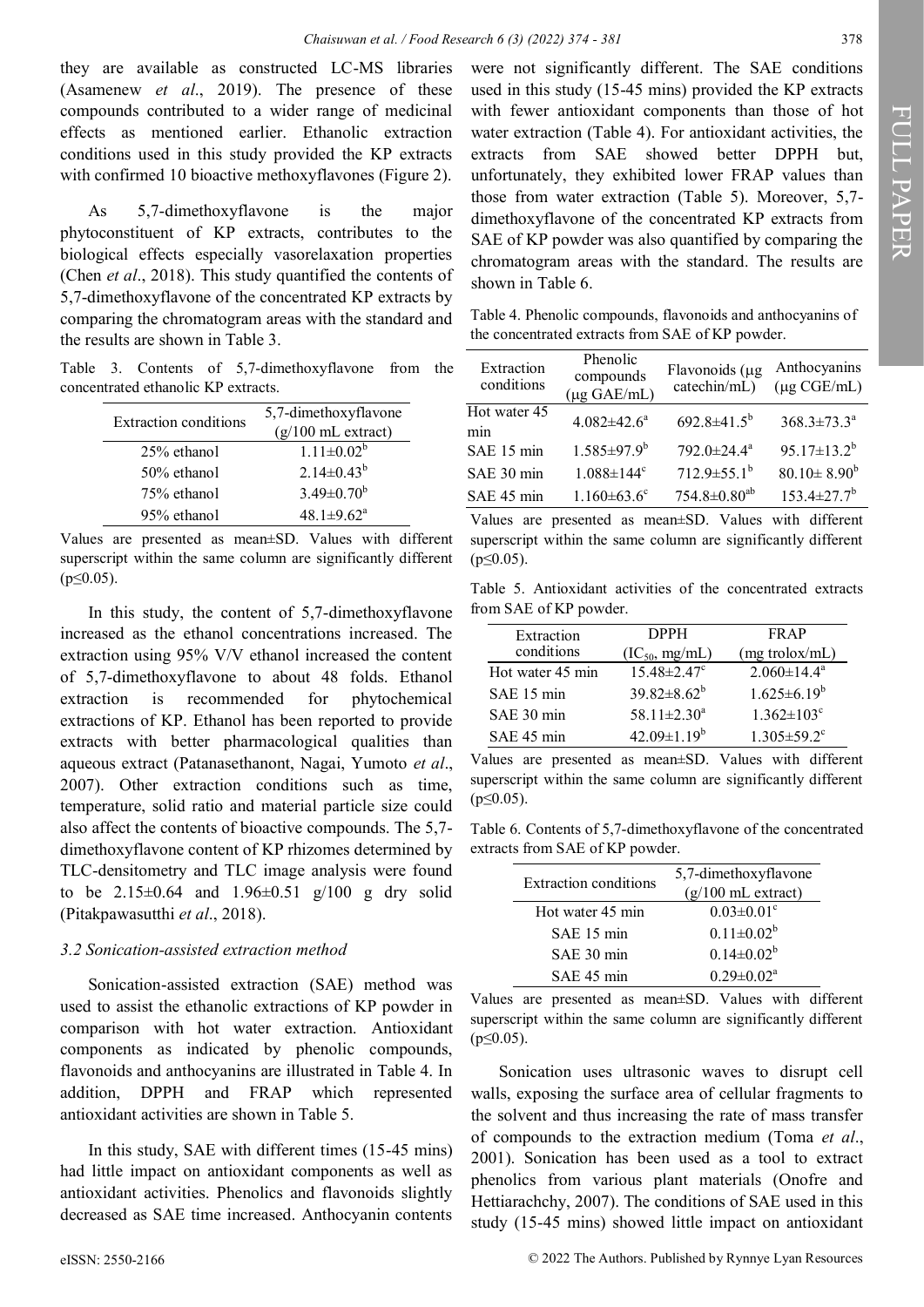FULL PAPER

components and antioxidant activities, suggesting that the studied conditions might be insufficient to extract those compounds. However, SAE at 45 mins provided the highest content of 5,7-dimethoxyflavone. Although, only little impact on the increase of 5,7 dimethoxyflavone was observed as it increased from 0.11 to only 0.29 g/100 mL concentrated extract. SAE was used to assist the ethanolic extraction of KP and the best bioactive activity was found from the macerated extract, better than the extracts obtained by sonication and reflux (Wongsrikaew *et al*., 2012). In the current study, although maceration using ethanol provided the extracts with good qualities (Tables 1-3) the use of SAE could help in terms of reduced extraction time. The maceration in this study took 7 days and the contents of 5,7-dimethoxyflavone ranged from 1.11 to 48.10 g/100 mL concentrated extracts, while SAE took only 15 to 45 min to obtain contents of 5,7-dimethoxyflavone ranging from 0.03 to 0.29 g/100 mL extract.

#### **4. Conclusion**

KP rhizome extracts have claimed valuable benefits for a variety of diseases, owing to their rich source of bioactive mythoxyflavones. Extraction methods play a major role in controlling the phytochemical properties of KP rhizome extracts. This study found that ethanol concentrations affected antioxidant properties by altering antioxidant components and their activities, depending on the studied components. The total of 10 methoxyflavones obtained from the KP extracts was identified by GC chromatograms. Contents of the selected methoxyflavone, 5,7-dimethoxyflavone, were quantified. The maximum content of 48.10 g/100 mL concentrated extract was obtained using 95% V/V ethanolic maceration extraction. Sonication which uses ultrasonic waves enhanced the ethanolic extraction efficiency.

### **Conflict of interest**

The authors declare no conflict of interest.

#### **Acknowledgments**

This research was financially supported by the Innovation and Technology Assistance Program (ITAP) under the cooperation between Khon Kaen University and the National Science and Technology Development Agency of Thailand.

#### **References**

Ab Rahman, Z., Abd Shukor, S., Abbas, H., Machap, C.A.L., Alias, M.S. Bin, Mirad, R., Sofiyanand, S. and Othman, A.N. (2018). Optimization of extraction conditions for total phenolics and total flavonoids from *Kaempferia parviflora* rhizomes. *Advances in Bioscience and Biotechnology*, 9(5), 205–214. https://doi.org/10.4236/abb.2018.95014

- Asamenew, G., Kim, H.-W., Lee, M.-K., Lee, S.-H., Kim, Y.J., Cha, Y.-S., Yoo, S.M. and Kim, J.-B. (2019). Characterization of phenolic compounds from normal ginger (*Zingiber officinale* Rosc.) and black ginger (*Kaempferia parviflora* Wall.) using UPLC–DAD–QToF–MS. *European Food Research and Technology*, 245(3), 653–665. https:// doi.org/10.1007/s00217-018-3188-z
- Azuma, T., Tanaka, Y. and Kikuzaki, H. (2008). Phenolic glycosides from *Kaempferia parviflora*. *Phytochemistry*, 69(15), 2743–2748. https:// doi.org/10.1016/j.phytochem.2008.09.001
- Chaipech, S., Morikawa, T., Ninomiya, K., Yoshikawa, M., Pongpiriyadacha, Y., Hayakawa, T. and Muraoka, O. (2012). New flav-3-en-3-ol glycosides, kaempferiaosides C and D, and acetophenone glycosides, kaempferiaosides E and F, from the rhizomes of *Kaempferia parviflora*. *Journal of Natural Medicines*, 66(3), 486–492. https:// doi.org/10.1007/s11418-011-0611-1
- Chen, D., Li, H., Li, W., Feng, S. and Deng, D. (2018). *Kaempferia parviflora* and its methoxyflavones: Chemistry and biological activities. *Evidence-Based Complementary and Alternative Medicine*, 2018, 4057456. https://doi.org/10.1155/2018/4057456
- Horigome, S., Yoshida, I., Tsuda, A., Harada, T., Yamaguchi, A., Yamazaki, K., Inohana, S., Isagawa, S., Kibune, N. and Satoyama, T. (2014). Identification and evaluation of anti-inflammatory compounds from *Kaempferia parviflora*. *Bioscience, Biotechnology, and Biochemistry*, 78(5), 851–860. https://doi.org/10.1080/09168451.2014.905177
- Kobayashi, H., Suzuki, R., Sato, K., Ogami, T., Tomozawa, H., Tsubata, M., Ichinose, K., Aburada, M., Ochiai, W. and Sugiyama, K. (2018). Effect of *Kaempferia parviflora* extract on knee osteoarthritis. *Journal of Natural Medicines*, 72(1), 136–144. https://doi.org/10.1007/s11418-017-1121-6
- Kobayashi, S., Kato, T., Azuma, T., Kikuzaki, H. and Abe, K. (2015). Anti-allergenic activity of polymethoxyflavones from *Kaempferia parviflora*. *Journal of Functional Foods*, 13, 100–107. https:// doi.org/10.1016/j.jff.2014.12.029
- Lee, M., Han, A.-R., Jang, M., Choi, H.-K., Lee, S.-Y., Kim, K.-T. and Lim, T.-G. (2018). Antiskin inflammatory activity of black ginger (*Kaempferia parviflora*) through antioxidative activity. *Oxidative Medicine and Cellular Longevity*, 2018, 5967150. https://doi.org/10.1155/2018/5967150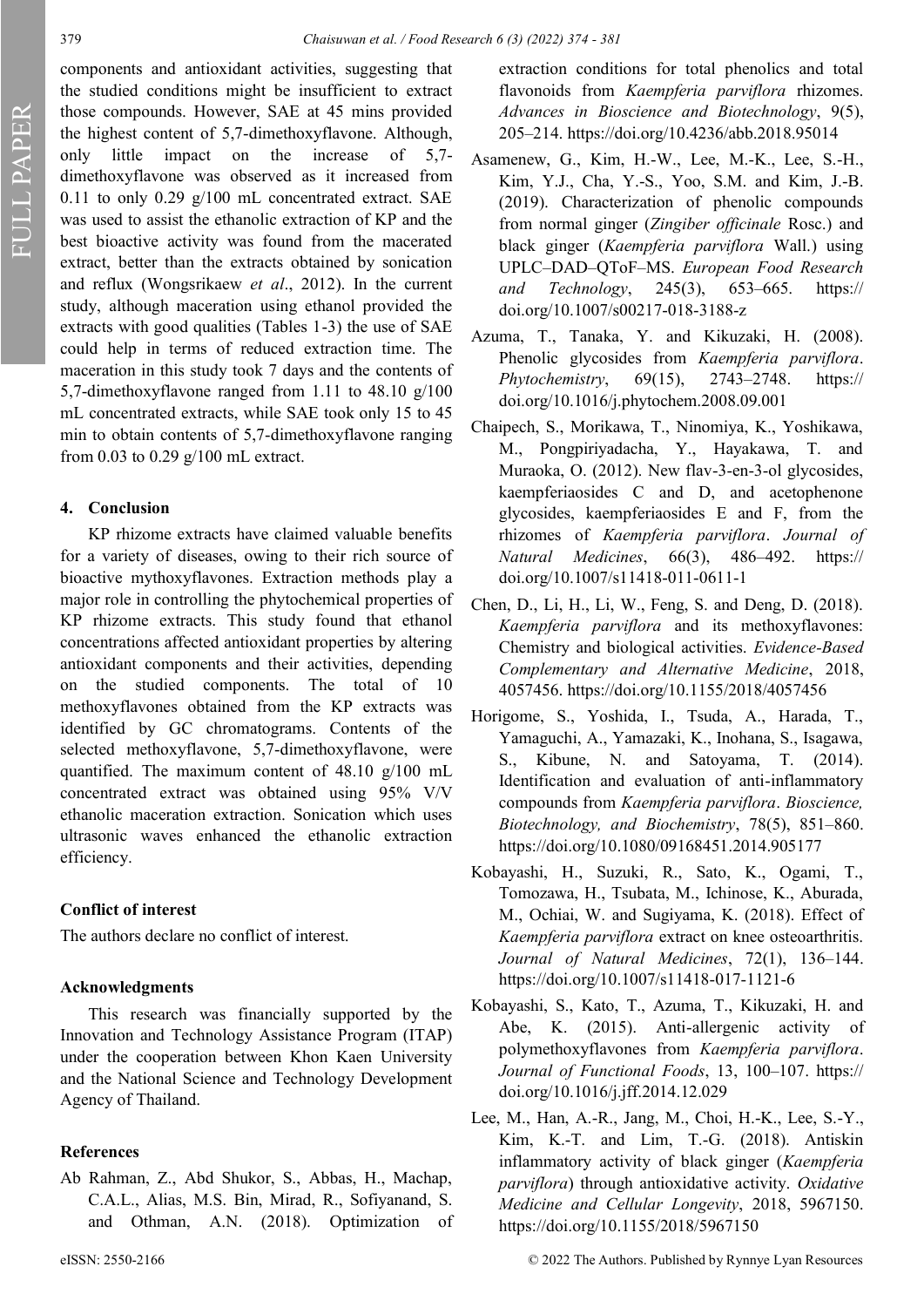- Lert-Amornpat, T., Maketon, C. and Fungfuang, W. (2017). Effect of *Kaempferia parviflora* on sexual performance in streptozotocin‐induced diabetic male rats. *Andrologia*, 49(10), e12770. https:// doi.org/10.1111/and.12770
- Luque-Rodríguez, J.M., de Castro, M.D.L. and Pérez-Juan, P. (2007). Dynamic superheated liquid extraction of anthocyanins and other phenolics from red grape skins of winemaking residues. *Bioresource Technology*, 98(14), 2705–2713. https:// doi.org/10.1016/j.biortech.2006.09.019
- Maier, T., Schieber, A., Kammerer, D.R. and Carle, R. (2009). Residues of grape (*Vitis vinifera* L.) seed oil production as a valuable source of phenolic antioxidants. *Food Chemistry*, 112(3), 551–559. https://doi.org/10.1016/j.foodchem.2008.06.005
- Ninomiya, K., Matsumoto, T., Chaipech, S., Miyake, S., Katsuyama, Y., Tsuboyama, A., Pongpiriyadacha, Y., Hayakawa, T., Muraoka, O. and Morikawa, T. (2016). Simultaneous quantitative analysis of 12 methoxyflavones with melanogenesis inhibitory activity from the rhizomes of *Kaempferia parviflora*. *Journal of Natural Medicines*, 70(2), 179–189. https://doi.org/10.1007/s11418-015-0955-z
- Nuengchamnong, N., Krittasilp, K. and Ingkaninan, K. (2009). Rapid screening and identification of antioxidants in aqueous extracts of *Houttuynia cordata* using LC–ESI–MS coupled with DPPH assay. *Food Chemistry*, 117(4), 750–756. https:// doi.org/10.1016/j.foodchem.2009.04.071
- Okabe, Y., Shimada, T., Horikawa, T., Kinoshita, K., Koyama, K., Ichinose, K., Aburada, M. and Takahashi, K. (2014). Suppression of adipocyte hypertrophy by polymethoxyflavonoids isolated from *Kaempferia parviflora*. *Phytomedicine*, 21(6), 800–806. https://doi.org/10.1016/ j.phymed.2014.01.014
- Onofre, F.O. and Hettiarachchy, N.S. (2007). Extraction, quantification, and characterization of phenolics extracted with the aid of sonication from rice bran. *Cereal Chemistry*, 84(4), 337–342. https:// doi.org/10.1094/CCHEM-84-4-0337
- Patanasethanont, D., Nagai, J., Matsuura, C., Fukui, K., Sutthanut, K., Sripanidkulchai, B., Yumoto, R. and Takano, M. (2007). Modulation of function of multidrug resistance associated-proteins by *Kaempferia parviflora* extracts and their components. *European Journal of Pharmacology*, 566(1–3), 67–74. https://doi.org/10.1016/ j.ejphar.2007.04.001
- Patanasethanont, D., Nagai, J., Yumoto, R., Murakami, T., Sutthanut, K., Sripanidkulchai, B., Yenjai, C. and Takano, M. (2007). Effects of *Kaempferia parviflora*

extracts and their flavone constituents on Pglycoprotein function. *Journal of Pharmaceutical Sciences*, 96(1), 223–233. https://doi.org/10.1002/ jps.20769

- Pitakpawasutthi, Y., Palanuvej, C. and Ruangrungsi, N. (2018). Quality evaluation of *Kaempferia parviflora* rhizome with reference to 5, 7-dimethoxyflavone. *Journal of Advanced Pharmaceutical Technology and Research*, 9(1), 26-31. https:// dx.doi.org/10.4103%2Fjaptr.JAPTR\_147\_17
- Potikanond, S., Sookkhee, S., Na Takuathung, M., Mungkornasawakul, P., Wikan, N., Smith, D.R. and Nimlamool, W. (2017). *Kaempferia parviflora* extract exhibits anti-cancer activity against HeLa cervical cancer cells. *Frontiers in Pharmacology*, 8, 630. https://doi.org/10.3389/fphar.2017.00630
- Routray, W. and Orsat, V. (2012). Microwave-assisted extraction of flavonoids: A review. *Food and Bioprocess Technology*, 5(2), 409–424. https:// doi.org/10.1007/s11947-011-0573-z
- Saokaew, S., Wilairat, P., Raktanyakan, P., Dilokthornsakul, P., Dhippayom, T., Kongkaew, C., Sruamsiri, R., Chuthaputti, A. and Chaiyakunapruk, N. (2017). Clinical effects of Krachaidum (*Kaempferia parviflora*): A systematic review. *Journal of Evidence-Based Complementary and Alternative Medicine*, 22(3), 413–428. https:// doi.org/10.1177/2156587216669628
- Sornpet, B., Potha, T., Tragoolpua, Y. and Pringproa, K. (2017). Antiviral activity of five Asian medicinal pant crude extracts against highly pathogenic H5N1 avian influenza virus. *Asian Pacific Journal of Tropical Medicine*, 10(9), 871–876. https:// doi.org/10.1016/j.apjtm.2017.08.010
- Sutthanut, K., Sripanidkulchai, B., Yenjai, C. and Jay, M. (2007). Simultaneous identification and quantitation of 11 flavonoid constituents in *Kaempferia parviflora* by gas chromatography. *Journal of Chromatography A*, 1143(1–2), 227–233. https://doi.org/10.1016/j.chroma.2007.01.033
- Toma, M., Vinatoru, M., Paniwnyk, L. and Mason, T.J. (2001). Investigation of the effects of ultrasound on vegetal tissues during solvent extraction. *Ultrasonics Sonochemistry*, 8(2), 137–142. https:// doi.org/10.1016/S1350-4177(00)00033-X
- Tonsomboon, A., Prasanth, M.I., Plaingam, W. and Tencomnao, T. (2021). *Kaempferia parviflora* rhizome extract inhibits glutamate-induced toxicity in HT-22 mouse hippocampal neuronal cells and extends longevity in *Caenorhabditis elegans*. *Biology*, 10(4), 264. https://doi.org/10.3390/ biology10040264